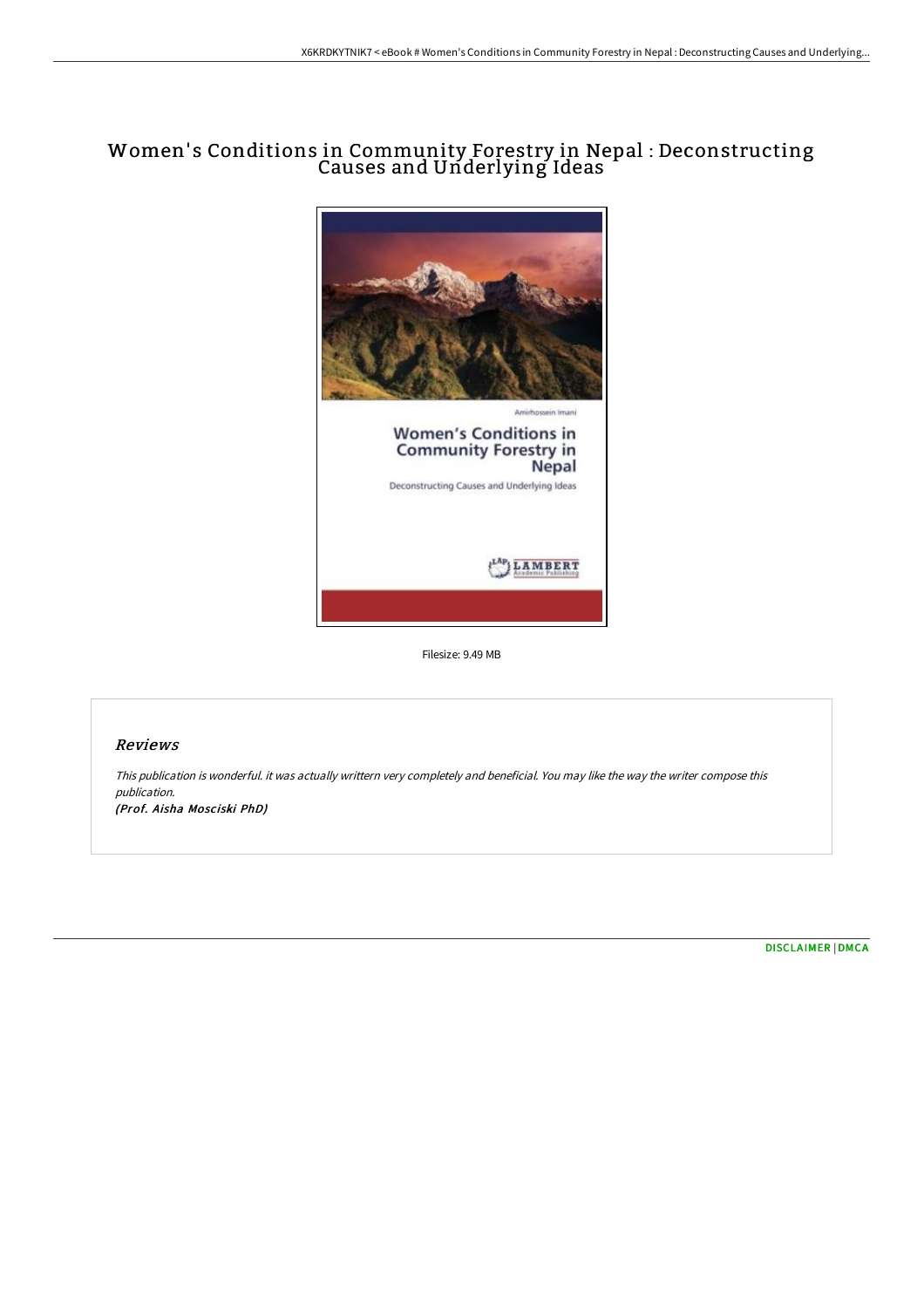## WOMEN'S CONDITIONS IN COMMUNITY FORESTRY IN NEPAL : DECONSTRUCTING CAUSES AND UNDERLYING IDEAS



To read Women's Conditions in Community Forestry in Nepal : Deconstructing Causes and Underlying Ideas eBook, make sure you refer to the web link below and download the ebook or gain access to additional information which are highly relevant to WOMEN'S CONDITIONS IN COMMUNITY FORESTRY IN NEPAL : DECONSTRUCTING CAUSES AND UNDERLYING IDEAS ebook.

LAP Lambert Academic Publishing Dez 2012, 2012. Taschenbuch. Condition: Neu. This item is printed on demand - Print on Demand Neuware - Nepal is among the poorest and least developed countries in the world. It has a highly diverse society and geography. However, Nepal is governed by various intersecting codes of hierarchy. Religion, language, caste, ethnicity, and gender are the most fundamental elements constituting its highly hierarchal structure. The hierarchal structure of the society, put enhances marginalisation of certain caste and women and put their livelihood in more vulnerable condition. Community forestry was introduced to improve Nepalese community livelihood and conserve country s fragile ecosystem. However, it has experienced major changes during its history. In this study, by utilizing a critical discourse analysis, position of Nepalese women in community forestry is examined. To do so, the interplay of formal and informal institutions in Nepal which constitutes patriarchal norms and practices, is revealed. Moreover, in order to discover underlying reasons of women s subordination in community forestry in Nepal and propose probable solutions, discursive relation of these gendered norms and practices with women, as active agents who can negotiate with those institutions, is unpacked. 80 pp. Englisch.

Read Women's Conditions in Community Forestry in Nepal : [Deconstructing](http://techno-pub.tech/women-x27-s-conditions-in-community-forestry-in-.html) Causes and Underlying Ideas Online  $\Box$ Download PDF Women's Conditions in Community Forestry in Nepal : [Deconstructing](http://techno-pub.tech/women-x27-s-conditions-in-community-forestry-in-.html) Causes and Underlying Ideas